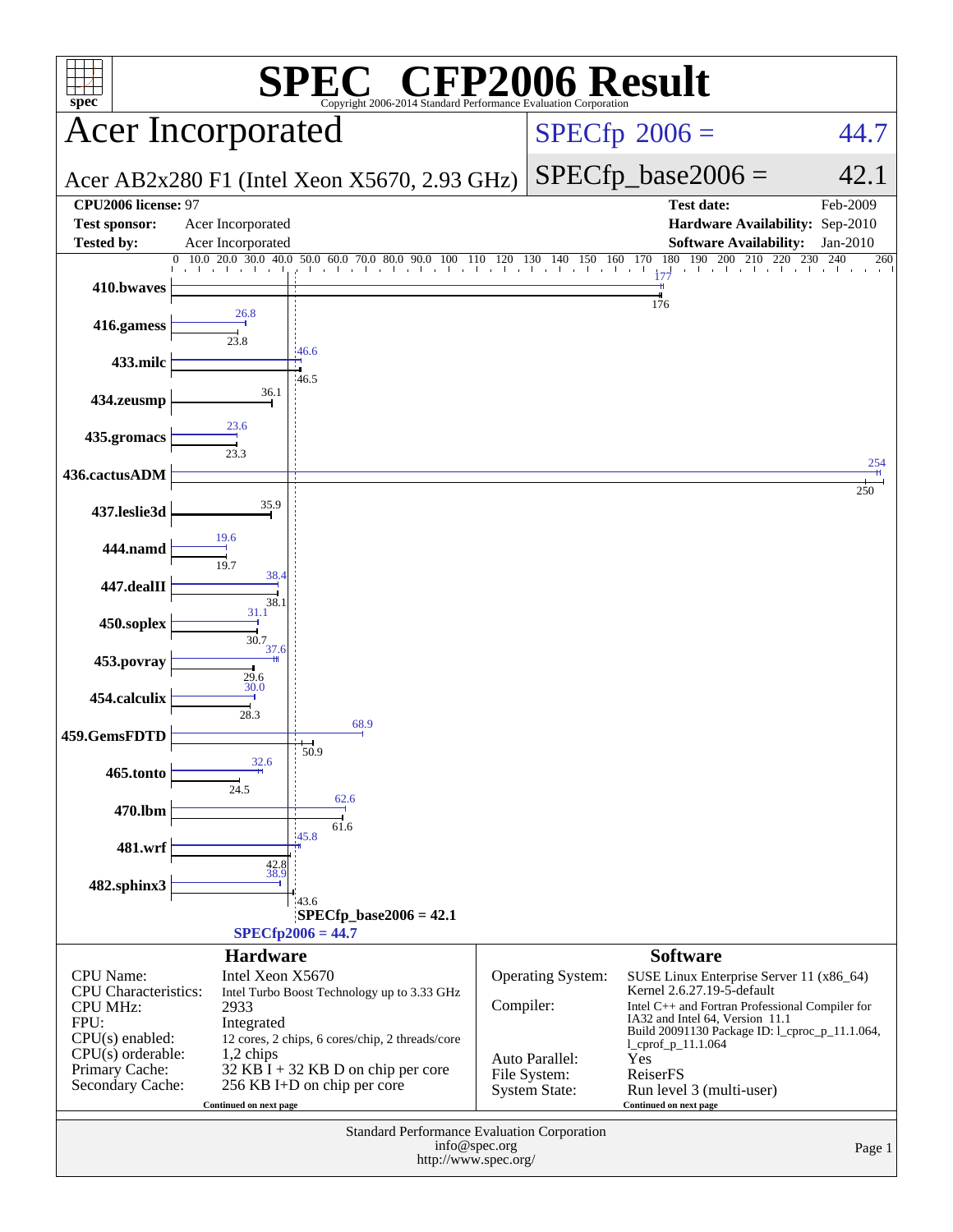

# **[SPEC CFP2006 Result](http://www.spec.org/auto/cpu2006/Docs/result-fields.html#SPECCFP2006Result)**

## Acer Incorporated

### $SPECfp2006 = 44.7$  $SPECfp2006 = 44.7$

Acer AB2x280 F1 (Intel Xeon X5670, 2.93 GHz)

 $SPECfp\_base2006 = 42.1$ **[CPU2006 license:](http://www.spec.org/auto/cpu2006/Docs/result-fields.html#CPU2006license)** 97 **[Test date:](http://www.spec.org/auto/cpu2006/Docs/result-fields.html#Testdate)** Feb-2009 **[Test sponsor:](http://www.spec.org/auto/cpu2006/Docs/result-fields.html#Testsponsor)** Acer Incorporated **[Hardware Availability:](http://www.spec.org/auto/cpu2006/Docs/result-fields.html#HardwareAvailability)** Sep-2010 **[Tested by:](http://www.spec.org/auto/cpu2006/Docs/result-fields.html#Testedby)** Acer Incorporated **[Software Availability:](http://www.spec.org/auto/cpu2006/Docs/result-fields.html#SoftwareAvailability)** Jan-2010 Pointers: 64-bit<br>Pointers: 32/64-bit

| resteu py:                                                                 | Acci mediporateu                                                                                                         |                                                                   |                            |
|----------------------------------------------------------------------------|--------------------------------------------------------------------------------------------------------------------------|-------------------------------------------------------------------|----------------------------|
| L3 Cache:<br>Other Cache:<br>Memory:<br>Disk Subsystem:<br>Other Hardware: | 12 MB I+D on chip per chip<br>None<br>48 GB (6 x 8 GB DDR3-1333 RDIMM, ECC, CL9)<br>1 x 500 GB SATA II, 7200 RPM<br>None | <b>Base Pointers:</b><br>Peak Pointers:<br><b>Other Software:</b> | $64$ -bit<br>32/64<br>None |
|                                                                            |                                                                                                                          |                                                                   |                            |

| <b>Results Table</b> |                                                                                                          |       |                |       |                |       |                |              |                |              |                |              |
|----------------------|----------------------------------------------------------------------------------------------------------|-------|----------------|-------|----------------|-------|----------------|--------------|----------------|--------------|----------------|--------------|
|                      | <b>Base</b>                                                                                              |       |                |       | <b>Peak</b>    |       |                |              |                |              |                |              |
| <b>Benchmark</b>     | <b>Seconds</b>                                                                                           | Ratio | <b>Seconds</b> | Ratio | <b>Seconds</b> | Ratio | <b>Seconds</b> | <b>Ratio</b> | <b>Seconds</b> | <b>Ratio</b> | <b>Seconds</b> | <b>Ratio</b> |
| 410.bwayes           | 77.3                                                                                                     | 176   | 77.1           | 176   | 76.9           | 177   | 77.1           | 176          | 76.7           | 177          | 76.7           | 177          |
| 416.gamess           | 823                                                                                                      | 23.8  | 824            | 23.8  | 826            | 23.7  | 740            | 26.5         | <u>732</u>     | 26.8         | 731            | 26.8         |
| $433$ .milc          | 199                                                                                                      | 46.2  | 197            | 46.5  | 198            | 46.5  | 197            | 46.6         | 197            | 46.6         | 197            | 46.7         |
| $434$ . zeusmp       | 252                                                                                                      | 36.1  | 253            | 36.0  | 251            | 36.3  | 252            | 36.1         | 253            | 36.0         | 251            | 36.3         |
| 435.gromacs          | 307                                                                                                      | 23.3  | 307            | 23.3  | 305            | 23.4  | 302            | 23.6         | 302            | 23.6         | 304            | 23.5         |
| 436.cactusADM        | 47.8                                                                                                     | 250   | 47.8           | 250   | 46.6           | 257   | 46.8           | 255          | 47.0           | 254          | 47.0           | 254          |
| 437.leslie3d         | 264                                                                                                      | 35.6  | 262            | 35.9  | 261            | 36.0  | 264            | 35.6         | 262            | <u>35.9</u>  | 261            | 36.0         |
| 444.namd             | 407                                                                                                      | 19.7  | 407            | 19.7  | 408            | 19.7  | 409            | <u>19.6</u>  | 409            | 19.6         | 409            | 19.6         |
| 447.dealII           | 300                                                                                                      | 38.1  | 301            | 38.0  | 298            | 38.3  | 298            | 38.4         | 298            | 38.4         | 298            | 38.4         |
| $450$ .soplex        | 271                                                                                                      | 30.7  | 272            | 30.7  | 271            | 30.8  | 268            | 31.2         | 269            | 31.0         | 268            | 31.1         |
| 453.povray           | 180                                                                                                      | 29.6  | 183            | 29.1  | 180            | 29.6  | 141            | 37.6         | 144            | 37.0         | 139            | 38.3         |
| 454.calculix         | 293                                                                                                      | 28.2  | 292            | 28.3  | 291            | 28.3  | 275            | 30.0         | 275            | 30.0         | 277            | 29.8         |
| 459.GemsFDTD         | 208                                                                                                      | 50.9  | 226            | 47.0  | 208            | 51.1  | 154            | 68.9         | 154            | 68.9         | 154            | 69.0         |
| 465.tonto            | 403                                                                                                      | 24.4  | 401            | 24.5  | 402            | 24.5  | 316            | 31.1         | 301            | 32.6         | 300            | 32.8         |
| 470.lbm              | 223                                                                                                      | 61.6  | 223            | 61.6  | 223            | 61.5  | 220            | 62.5         | 220            | 62.6         | 220            | 62.6         |
| 481.wrf              | 261                                                                                                      | 42.7  | 260            | 42.9  | 261            | 42.8  | 244            | 45.8         | 245            | 45.7         | 241            | 46.4         |
| $482$ .sphinx $3$    | 444                                                                                                      | 43.9  | 448            | 43.5  | 447            | 43.6  | 502            | 38.8         | 497            | 39.2         | 501            | 38.9         |
|                      | Results appear in the order in which they were run. Bold underlined text indicates a median measurement. |       |                |       |                |       |                |              |                |              |                |              |

### **[Operating System Notes](http://www.spec.org/auto/cpu2006/Docs/result-fields.html#OperatingSystemNotes)**

 'ulimit -s unlimited' was used to set the stack size to unlimited prior to run OMP\_NUM\_THREADS set to number of cores KMP\_AFFINITY set to granularity=fine,scatter KMP\_STACKSIZE set to 200M

### **[Platform Notes](http://www.spec.org/auto/cpu2006/Docs/result-fields.html#PlatformNotes)**

 Fan speed set to full Speed (ie. Enterprise Blade mode) with Smart Blade Console through CMM (Chassis Management Module)

> Standard Performance Evaluation Corporation [info@spec.org](mailto:info@spec.org) <http://www.spec.org/>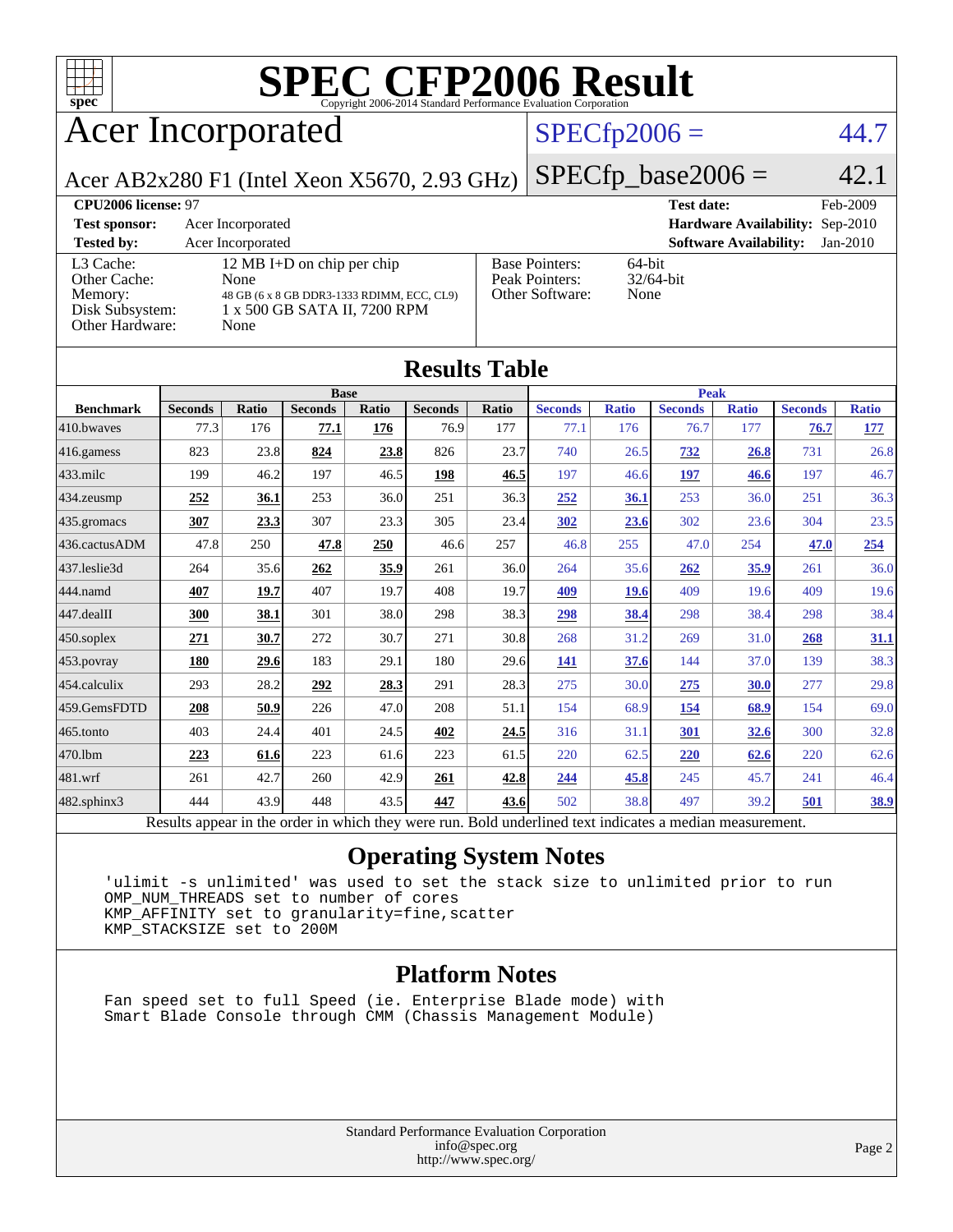

# **[Base Optimization Flags](http://www.spec.org/auto/cpu2006/Docs/result-fields.html#BaseOptimizationFlags)**

482.sphinx3: [-DSPEC\\_CPU\\_LP64](http://www.spec.org/cpu2006/results/res2010q3/cpu2006-20100715-12396.flags.html#suite_basePORTABILITY482_sphinx3_DSPEC_CPU_LP64)

481.wrf: [-DSPEC\\_CPU\\_LP64](http://www.spec.org/cpu2006/results/res2010q3/cpu2006-20100715-12396.flags.html#suite_basePORTABILITY481_wrf_DSPEC_CPU_LP64) [-DSPEC\\_CPU\\_CASE\\_FLAG](http://www.spec.org/cpu2006/results/res2010q3/cpu2006-20100715-12396.flags.html#b481.wrf_baseCPORTABILITY_DSPEC_CPU_CASE_FLAG) [-DSPEC\\_CPU\\_LINUX](http://www.spec.org/cpu2006/results/res2010q3/cpu2006-20100715-12396.flags.html#b481.wrf_baseCPORTABILITY_DSPEC_CPU_LINUX)

[C benchmarks](http://www.spec.org/auto/cpu2006/Docs/result-fields.html#Cbenchmarks): [-xSSE4.2](http://www.spec.org/cpu2006/results/res2010q3/cpu2006-20100715-12396.flags.html#user_CCbase_f-xSSE42_f91528193cf0b216347adb8b939d4107) [-ipo](http://www.spec.org/cpu2006/results/res2010q3/cpu2006-20100715-12396.flags.html#user_CCbase_f-ipo) [-O3](http://www.spec.org/cpu2006/results/res2010q3/cpu2006-20100715-12396.flags.html#user_CCbase_f-O3) [-no-prec-div](http://www.spec.org/cpu2006/results/res2010q3/cpu2006-20100715-12396.flags.html#user_CCbase_f-no-prec-div) [-static](http://www.spec.org/cpu2006/results/res2010q3/cpu2006-20100715-12396.flags.html#user_CCbase_f-static) [-parallel](http://www.spec.org/cpu2006/results/res2010q3/cpu2006-20100715-12396.flags.html#user_CCbase_f-parallel) [-opt-prefetch](http://www.spec.org/cpu2006/results/res2010q3/cpu2006-20100715-12396.flags.html#user_CCbase_f-opt-prefetch) [C++ benchmarks:](http://www.spec.org/auto/cpu2006/Docs/result-fields.html#CXXbenchmarks) [-xSSE4.2](http://www.spec.org/cpu2006/results/res2010q3/cpu2006-20100715-12396.flags.html#user_CXXbase_f-xSSE42_f91528193cf0b216347adb8b939d4107) [-ipo](http://www.spec.org/cpu2006/results/res2010q3/cpu2006-20100715-12396.flags.html#user_CXXbase_f-ipo) [-O3](http://www.spec.org/cpu2006/results/res2010q3/cpu2006-20100715-12396.flags.html#user_CXXbase_f-O3) [-no-prec-div](http://www.spec.org/cpu2006/results/res2010q3/cpu2006-20100715-12396.flags.html#user_CXXbase_f-no-prec-div) [-static](http://www.spec.org/cpu2006/results/res2010q3/cpu2006-20100715-12396.flags.html#user_CXXbase_f-static) [-parallel](http://www.spec.org/cpu2006/results/res2010q3/cpu2006-20100715-12396.flags.html#user_CXXbase_f-parallel) [-opt-prefetch](http://www.spec.org/cpu2006/results/res2010q3/cpu2006-20100715-12396.flags.html#user_CXXbase_f-opt-prefetch) Continued on next page

> Standard Performance Evaluation Corporation [info@spec.org](mailto:info@spec.org) <http://www.spec.org/>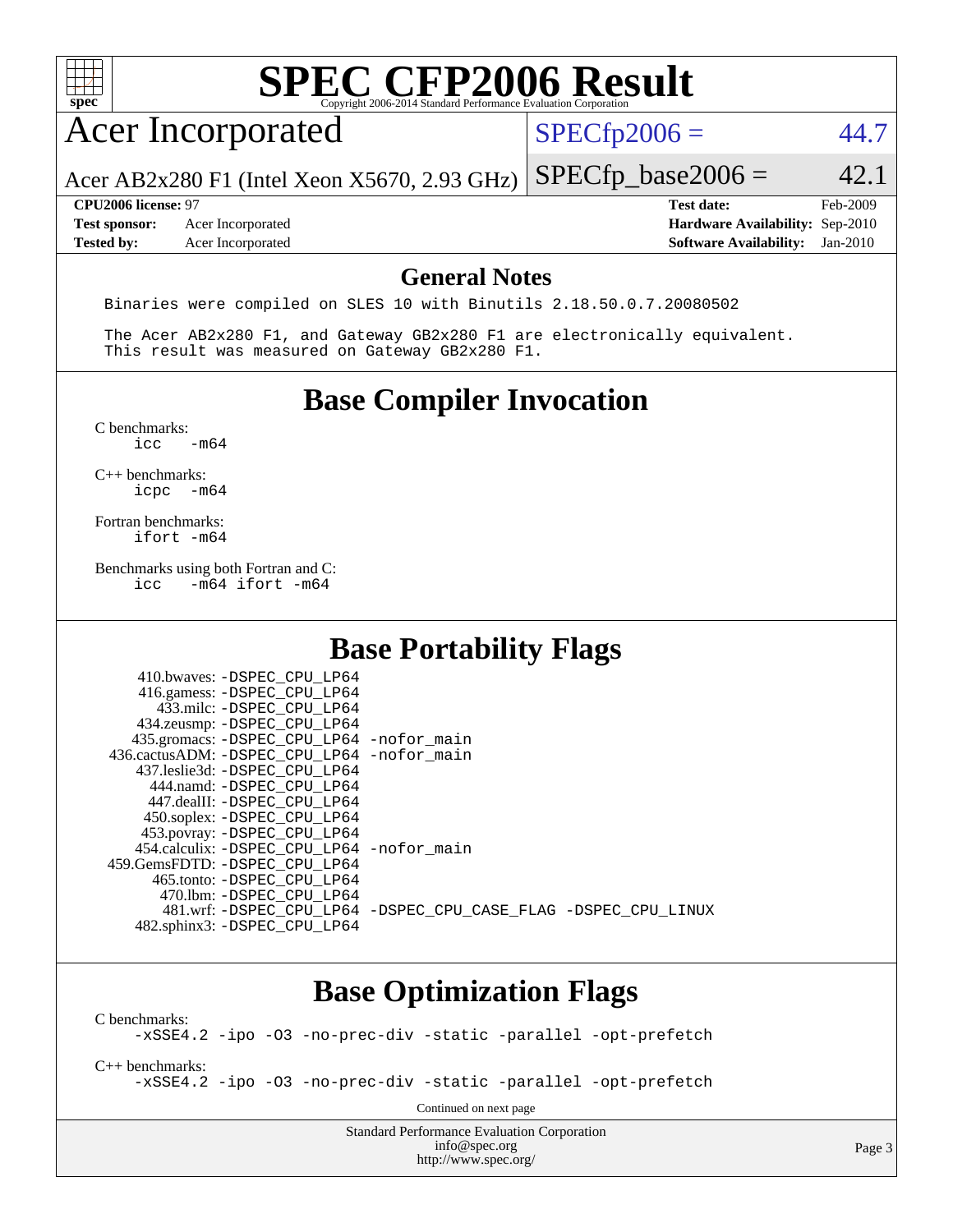

# **[SPEC CFP2006 Result](http://www.spec.org/auto/cpu2006/Docs/result-fields.html#SPECCFP2006Result)**

Acer Incorporated

 $SPECfp2006 = 44.7$  $SPECfp2006 = 44.7$ 

Acer AB2x280 F1 (Intel Xeon X5670, 2.93 GHz)  $SPECTp\_base2006 = 42.1$ 

**[Test sponsor:](http://www.spec.org/auto/cpu2006/Docs/result-fields.html#Testsponsor)** Acer Incorporated **[Hardware Availability:](http://www.spec.org/auto/cpu2006/Docs/result-fields.html#HardwareAvailability)** Sep-2010

**[CPU2006 license:](http://www.spec.org/auto/cpu2006/Docs/result-fields.html#CPU2006license)** 97 **[Test date:](http://www.spec.org/auto/cpu2006/Docs/result-fields.html#Testdate)** Feb-2009 **[Tested by:](http://www.spec.org/auto/cpu2006/Docs/result-fields.html#Testedby)** Acer Incorporated **[Software Availability:](http://www.spec.org/auto/cpu2006/Docs/result-fields.html#SoftwareAvailability)** Jan-2010

## **[Base Optimization Flags \(Continued\)](http://www.spec.org/auto/cpu2006/Docs/result-fields.html#BaseOptimizationFlags)**

[Fortran benchmarks](http://www.spec.org/auto/cpu2006/Docs/result-fields.html#Fortranbenchmarks):

[-xSSE4.2](http://www.spec.org/cpu2006/results/res2010q3/cpu2006-20100715-12396.flags.html#user_FCbase_f-xSSE42_f91528193cf0b216347adb8b939d4107) [-ipo](http://www.spec.org/cpu2006/results/res2010q3/cpu2006-20100715-12396.flags.html#user_FCbase_f-ipo) [-O3](http://www.spec.org/cpu2006/results/res2010q3/cpu2006-20100715-12396.flags.html#user_FCbase_f-O3) [-no-prec-div](http://www.spec.org/cpu2006/results/res2010q3/cpu2006-20100715-12396.flags.html#user_FCbase_f-no-prec-div) [-static](http://www.spec.org/cpu2006/results/res2010q3/cpu2006-20100715-12396.flags.html#user_FCbase_f-static) [-parallel](http://www.spec.org/cpu2006/results/res2010q3/cpu2006-20100715-12396.flags.html#user_FCbase_f-parallel) [-opt-prefetch](http://www.spec.org/cpu2006/results/res2010q3/cpu2006-20100715-12396.flags.html#user_FCbase_f-opt-prefetch)

[Benchmarks using both Fortran and C](http://www.spec.org/auto/cpu2006/Docs/result-fields.html#BenchmarksusingbothFortranandC): [-xSSE4.2](http://www.spec.org/cpu2006/results/res2010q3/cpu2006-20100715-12396.flags.html#user_CC_FCbase_f-xSSE42_f91528193cf0b216347adb8b939d4107) [-ipo](http://www.spec.org/cpu2006/results/res2010q3/cpu2006-20100715-12396.flags.html#user_CC_FCbase_f-ipo) [-O3](http://www.spec.org/cpu2006/results/res2010q3/cpu2006-20100715-12396.flags.html#user_CC_FCbase_f-O3) [-no-prec-div](http://www.spec.org/cpu2006/results/res2010q3/cpu2006-20100715-12396.flags.html#user_CC_FCbase_f-no-prec-div) [-static](http://www.spec.org/cpu2006/results/res2010q3/cpu2006-20100715-12396.flags.html#user_CC_FCbase_f-static) [-parallel](http://www.spec.org/cpu2006/results/res2010q3/cpu2006-20100715-12396.flags.html#user_CC_FCbase_f-parallel) [-opt-prefetch](http://www.spec.org/cpu2006/results/res2010q3/cpu2006-20100715-12396.flags.html#user_CC_FCbase_f-opt-prefetch)

**[Peak Compiler Invocation](http://www.spec.org/auto/cpu2006/Docs/result-fields.html#PeakCompilerInvocation)**

[C benchmarks](http://www.spec.org/auto/cpu2006/Docs/result-fields.html#Cbenchmarks):  $icc$   $-m64$ 

[C++ benchmarks:](http://www.spec.org/auto/cpu2006/Docs/result-fields.html#CXXbenchmarks) [icpc -m64](http://www.spec.org/cpu2006/results/res2010q3/cpu2006-20100715-12396.flags.html#user_CXXpeak_intel_icpc_64bit_bedb90c1146cab66620883ef4f41a67e)

[Fortran benchmarks](http://www.spec.org/auto/cpu2006/Docs/result-fields.html#Fortranbenchmarks): [ifort -m64](http://www.spec.org/cpu2006/results/res2010q3/cpu2006-20100715-12396.flags.html#user_FCpeak_intel_ifort_64bit_ee9d0fb25645d0210d97eb0527dcc06e)

[Benchmarks using both Fortran and C](http://www.spec.org/auto/cpu2006/Docs/result-fields.html#BenchmarksusingbothFortranandC): [icc -m64](http://www.spec.org/cpu2006/results/res2010q3/cpu2006-20100715-12396.flags.html#user_CC_FCpeak_intel_icc_64bit_0b7121f5ab7cfabee23d88897260401c) [ifort -m64](http://www.spec.org/cpu2006/results/res2010q3/cpu2006-20100715-12396.flags.html#user_CC_FCpeak_intel_ifort_64bit_ee9d0fb25645d0210d97eb0527dcc06e)

### **[Peak Portability Flags](http://www.spec.org/auto/cpu2006/Docs/result-fields.html#PeakPortabilityFlags)**

Same as Base Portability Flags

## **[Peak Optimization Flags](http://www.spec.org/auto/cpu2006/Docs/result-fields.html#PeakOptimizationFlags)**

[C benchmarks](http://www.spec.org/auto/cpu2006/Docs/result-fields.html#Cbenchmarks):

 $433 \text{.}$ milc:  $-xSSE4$ .  $2(pass 2)$  - $prof-gen(pass 1)$  - $ipo(pass 2)$  [-O3](http://www.spec.org/cpu2006/results/res2010q3/cpu2006-20100715-12396.flags.html#user_peakPASS2_CFLAGSPASS2_LDFLAGS433_milc_f-O3) $(pass 2)$ [-no-prec-div](http://www.spec.org/cpu2006/results/res2010q3/cpu2006-20100715-12396.flags.html#user_peakPASS2_CFLAGSPASS2_LDFLAGS433_milc_f-no-prec-div)(pass 2) [-static](http://www.spec.org/cpu2006/results/res2010q3/cpu2006-20100715-12396.flags.html#user_peakPASS2_CFLAGSPASS2_LDFLAGS433_milc_f-static)(pass 2) [-prof-use](http://www.spec.org/cpu2006/results/res2010q3/cpu2006-20100715-12396.flags.html#user_peakPASS2_CFLAGSPASS2_LDFLAGS433_milc_prof_use_bccf7792157ff70d64e32fe3e1250b55)(pass 2) [-ansi-alias](http://www.spec.org/cpu2006/results/res2010q3/cpu2006-20100715-12396.flags.html#user_peakOPTIMIZE433_milc_f-ansi-alias)

470.lbm:  $-xSSE4$ . 2(pass 2)  $-prof-gen(pass 1) -ipo(pass 2) -O3(pass 2)$  $-prof-gen(pass 1) -ipo(pass 2) -O3(pass 2)$  $-prof-gen(pass 1) -ipo(pass 2) -O3(pass 2)$  $-prof-gen(pass 1) -ipo(pass 2) -O3(pass 2)$  $-prof-gen(pass 1) -ipo(pass 2) -O3(pass 2)$  $-prof-gen(pass 1) -ipo(pass 2) -O3(pass 2)$ [-no-prec-div](http://www.spec.org/cpu2006/results/res2010q3/cpu2006-20100715-12396.flags.html#user_peakPASS2_CFLAGSPASS2_LDFLAGS470_lbm_f-no-prec-div)(pass 2) [-static](http://www.spec.org/cpu2006/results/res2010q3/cpu2006-20100715-12396.flags.html#user_peakPASS2_CFLAGSPASS2_LDFLAGS470_lbm_f-static)(pass 2) [-prof-use](http://www.spec.org/cpu2006/results/res2010q3/cpu2006-20100715-12396.flags.html#user_peakPASS2_CFLAGSPASS2_LDFLAGS470_lbm_prof_use_bccf7792157ff70d64e32fe3e1250b55)(pass 2) [-parallel](http://www.spec.org/cpu2006/results/res2010q3/cpu2006-20100715-12396.flags.html#user_peakOPTIMIZE470_lbm_f-parallel) [-ansi-alias](http://www.spec.org/cpu2006/results/res2010q3/cpu2006-20100715-12396.flags.html#user_peakOPTIMIZE470_lbm_f-ansi-alias) [-auto-ilp32](http://www.spec.org/cpu2006/results/res2010q3/cpu2006-20100715-12396.flags.html#user_peakCOPTIMIZE470_lbm_f-auto-ilp32)

 482.sphinx3: [-xSSE4.2](http://www.spec.org/cpu2006/results/res2010q3/cpu2006-20100715-12396.flags.html#user_peakOPTIMIZE482_sphinx3_f-xSSE42_f91528193cf0b216347adb8b939d4107) [-ipo](http://www.spec.org/cpu2006/results/res2010q3/cpu2006-20100715-12396.flags.html#user_peakOPTIMIZE482_sphinx3_f-ipo) [-O3](http://www.spec.org/cpu2006/results/res2010q3/cpu2006-20100715-12396.flags.html#user_peakOPTIMIZE482_sphinx3_f-O3) [-no-prec-div](http://www.spec.org/cpu2006/results/res2010q3/cpu2006-20100715-12396.flags.html#user_peakOPTIMIZE482_sphinx3_f-no-prec-div) [-static](http://www.spec.org/cpu2006/results/res2010q3/cpu2006-20100715-12396.flags.html#user_peakOPTIMIZE482_sphinx3_f-static) [-auto-ilp32](http://www.spec.org/cpu2006/results/res2010q3/cpu2006-20100715-12396.flags.html#user_peakCOPTIMIZE482_sphinx3_f-auto-ilp32) [-unroll2](http://www.spec.org/cpu2006/results/res2010q3/cpu2006-20100715-12396.flags.html#user_peakCOPTIMIZE482_sphinx3_f-unroll_784dae83bebfb236979b41d2422d7ec2)

[C++ benchmarks:](http://www.spec.org/auto/cpu2006/Docs/result-fields.html#CXXbenchmarks)

```
 444.namd: -xSSE4.2(pass 2) -prof-gen(pass 1) -ipo(pass 2) -O3(pass 2)
-no-prec-div(pass 2) -static(pass 2) -prof-use(pass 2)
-fno-alias -auto-ilp32
```
Continued on next page

Standard Performance Evaluation Corporation [info@spec.org](mailto:info@spec.org) <http://www.spec.org/>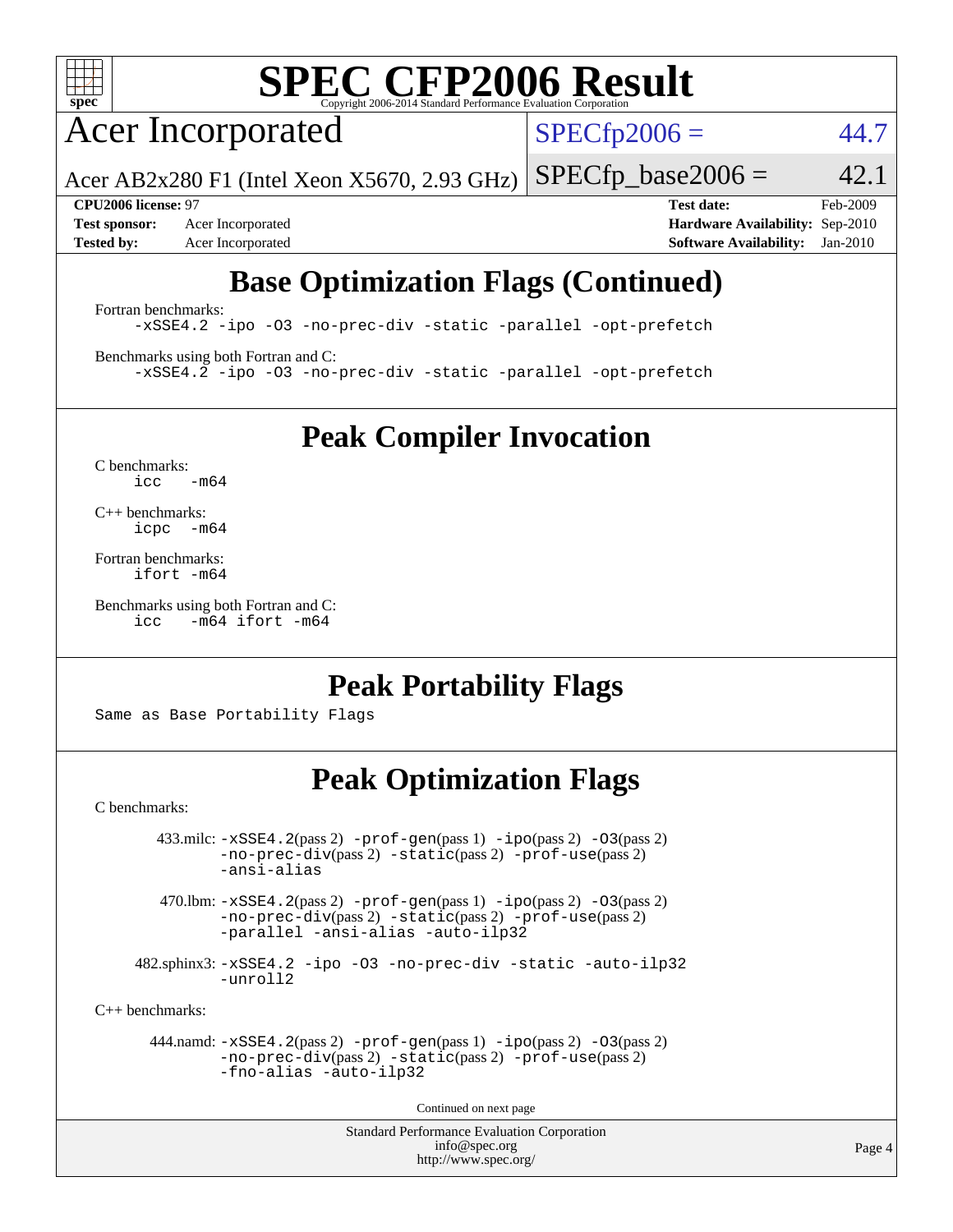

# **[SPEC CFP2006 Result](http://www.spec.org/auto/cpu2006/Docs/result-fields.html#SPECCFP2006Result)**

Acer Incorporated

 $SPECfp2006 = 44.7$  $SPECfp2006 = 44.7$ 

Acer AB2x280 F1 (Intel Xeon X5670, 2.93 GHz)  $SPECTp\_base2006 = 42.1$ 

**[Tested by:](http://www.spec.org/auto/cpu2006/Docs/result-fields.html#Testedby)** Acer Incorporated **[Software Availability:](http://www.spec.org/auto/cpu2006/Docs/result-fields.html#SoftwareAvailability)** Jan-2010

**[CPU2006 license:](http://www.spec.org/auto/cpu2006/Docs/result-fields.html#CPU2006license)** 97 **[Test date:](http://www.spec.org/auto/cpu2006/Docs/result-fields.html#Testdate)** Feb-2009 **[Test sponsor:](http://www.spec.org/auto/cpu2006/Docs/result-fields.html#Testsponsor)** Acer Incorporated **[Hardware Availability:](http://www.spec.org/auto/cpu2006/Docs/result-fields.html#HardwareAvailability)** Sep-2010

## **[Peak Optimization Flags \(Continued\)](http://www.spec.org/auto/cpu2006/Docs/result-fields.html#PeakOptimizationFlags)**

|                                      | 447.dealII: -xSSE4.2(pass 2) -prof-gen(pass 1) -ipo(pass 2) -03(pass 2)<br>$-no-prec-div(pass 2) -static(pass 2) -prof-use(pass 2)$<br>-unroll2 -ansi-alias -scalar-rep- -auto-ilp32                      |  |  |  |  |  |
|--------------------------------------|-----------------------------------------------------------------------------------------------------------------------------------------------------------------------------------------------------------|--|--|--|--|--|
|                                      | 450.soplex: -xSSE4.2(pass 2) -prof-gen(pass 1) -ipo(pass 2) -03(pass 2)<br>$-no-prec-div(pass 2) -static(pass 2) -prof-use(pass 2)$<br>-opt-malloc-options=3 -auto-ilp32                                  |  |  |  |  |  |
|                                      | 453.povray: -xSSE4.2(pass 2) -prof-gen(pass 1) -ipo(pass 2) -03(pass 2)<br>-no-prec-div(pass 2) -static(pass 2) -prof-use(pass 2)<br>-unroll4 -ansi-alias                                                 |  |  |  |  |  |
| Fortran benchmarks:                  |                                                                                                                                                                                                           |  |  |  |  |  |
|                                      | 410.bwaves: -xSSE4.2 -ipo -03 -no-prec-div -static -opt-prefetch<br>-parallel                                                                                                                             |  |  |  |  |  |
|                                      | 416.gamess: $-xSSE4$ . $2(pass 2)$ -prof-gen(pass 1) -ipo(pass 2) -03(pass 2)<br>-no-prec-div(pass 2) -static(pass 2) -prof-use(pass 2)<br>-unroll2 -0b0 -ansi-alias -scalar-rep-                         |  |  |  |  |  |
|                                      | $434$ .zeusmp: basepeak = yes                                                                                                                                                                             |  |  |  |  |  |
|                                      | $437$ leslie $3d$ : basepeak = yes                                                                                                                                                                        |  |  |  |  |  |
|                                      | 459. GemsFDTD: -xSSE4. 2(pass 2) -prof-gen(pass 1) -ipo(pass 2) -03(pass 2)<br>$-no-prec-div(pass 2) -static(pass 2) -prof-use(pass 2)$<br>-unroll2 -0b0 -opt-prefetch -parallel                          |  |  |  |  |  |
|                                      | $465$ .tonto: $-xSSE4$ . $2(pass 2)$ -prof-gen $(pass 1)$ -ipo $(pass 2)$ -03 $(pass 2)$<br>-no-prec-div(pass 2) -static(pass 2) -prof-use(pass 2)<br>-inline-calloc -opt-malloc-options=3 -auto -unroll4 |  |  |  |  |  |
| Benchmarks using both Fortran and C: |                                                                                                                                                                                                           |  |  |  |  |  |
|                                      | 435.gromacs: $-xSSE4$ . 2(pass 2) $-prof$ -gen(pass 1) $-ipo$ (pass 2) $-O3$ (pass 2)<br>-no-prec-div(pass 2) -static(pass 2) -prof-use(pass 2)<br>-opt-prefetch -auto-ilp32                              |  |  |  |  |  |
|                                      | $436 \text{.cactus}$ ADM: $-xSSE4$ . 2(pass 2) $-prof-gen(pass 1) -ipo(pass 2) -O3(pass 2)$<br>$-no-prec-div(pass 2) -static(pass 2) -prof-use(pass 2)$<br>-unroll2 -opt-prefetch -parallel -auto-ilp32   |  |  |  |  |  |
|                                      | 454.calculix: -xSSE4.2 -ipo -03 -no-prec-div -static -auto-ilp32                                                                                                                                          |  |  |  |  |  |
|                                      | 481.wrf:Same as 454.calculix                                                                                                                                                                              |  |  |  |  |  |
|                                      |                                                                                                                                                                                                           |  |  |  |  |  |
|                                      |                                                                                                                                                                                                           |  |  |  |  |  |